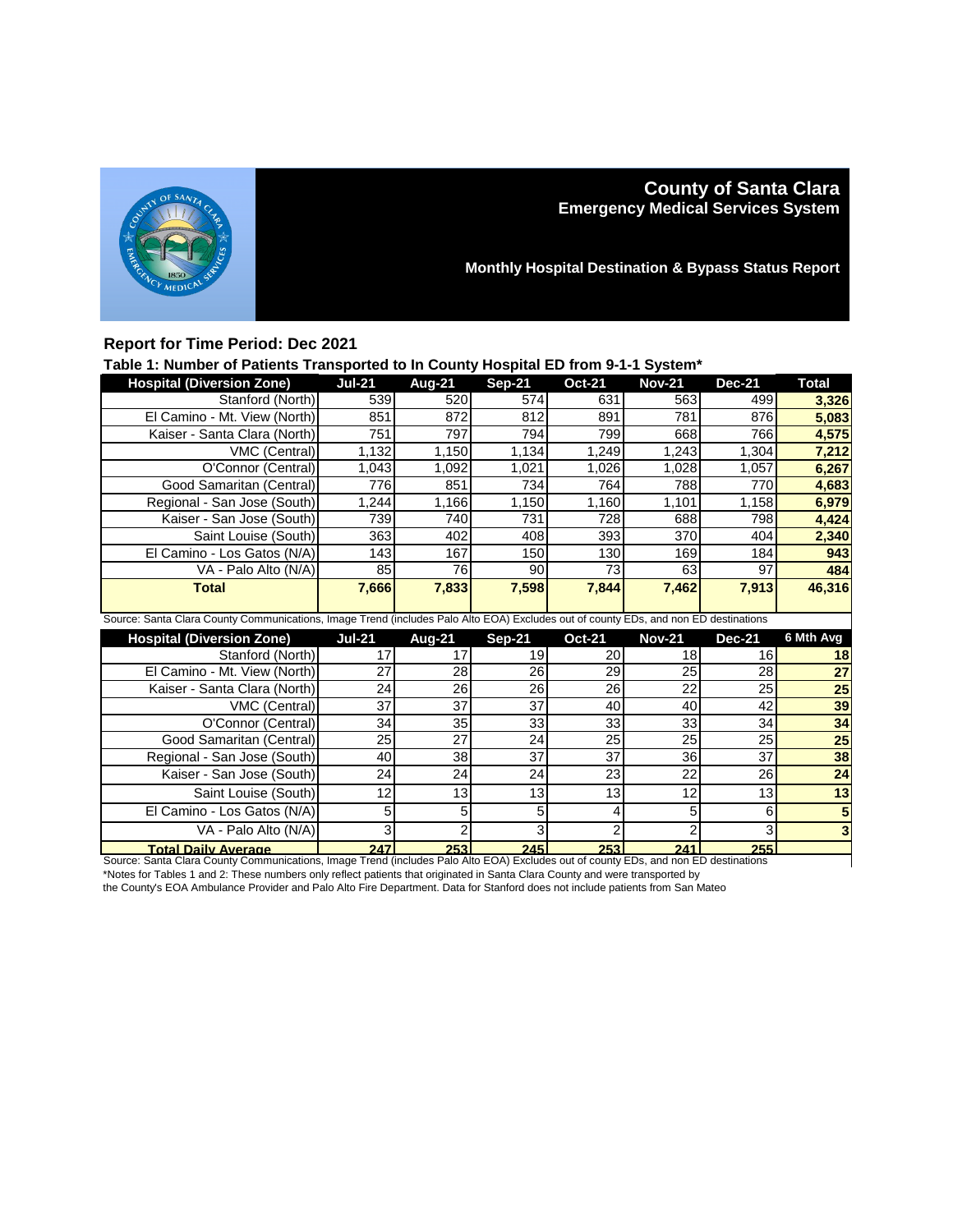### County. The data includes but, does not differentiate specialty center status (TRAUMA, STROKE, STEMI, BURN) Page 1 of 2

### **Table 2: Total Monthly Hours of Emergency Department on** *"AMBULANCE"* **Bypass**

| <b>Hospital (Diversion Zone)</b> | <b>Jul-21</b> | Aug-21 | $Sep-21$ | <b>Oct-21</b>     | <b>Nov-21</b> | <b>Dec-21</b> | <b>Total</b> |
|----------------------------------|---------------|--------|----------|-------------------|---------------|---------------|--------------|
| Stanford (North)                 | 1.00          | 0.00   | 0.001    | 0.00 <sub>l</sub> | 0.00          | 0.00          | 1.00         |
| El Camino - Mt. View (North)     | 9.08          | 9.21   | 20.27    | 21.64             | 5.01          | 9.10          | 74.31        |
| Kaiser - Santa Clara (North)     | 16.04         | 27.07  | 15.04    | 15.04             | 10.57         | 46.08         | 129.84       |
| VMC (Central)                    | 28.05         | 26.25  | 18.85    | 17.05             | 22.44         | 21.59         | 134.23       |
| O'Connor (Central)               | 9.02          | 8.02   | 13.05    | 11.43             | 7.27          | 19.27         | 68.06        |
| Good Samaritan (Central)         | 11.20         | 10.02  | 33.17    | 17.21             | 35.79         | 29.57         | 136.96       |
| Regional - San Jose (South)      | 4.37          | 18.89  | 25.71    | 62.69             | 12.28         | 33.40         | 157.34       |
| Kaiser - San Jose (South)        | 6.89          | 39.20  | 6.90     | 23.05             | 22.17         | 34.72         | 132.93       |
| Saint Louise (South)             | 5.01          | 12.22  | 9.09     | 2.92              | 4.10          | 9.02          | 42.36        |
| El Camino - Los Gatos (N/A)      | 1.00          | 2.01   | 2.01     | 1.26              | 1.02          | 6.01          | 13.31        |
| <b>Total</b>                     | 91.66         | 152.89 | 144.09   | 172.29            | 120.65        | 208.76        | 890.34       |

Color Legend for ED Ambulance Bypass Only Above 37hrs Above 30hrs Below 30hrs

### **Table 3: Total Monthly Hours of Stroke Center on** *"STROKE"* **Bypass\***

| <b>Hospital (Diversion Zone)</b> | <b>Jul-21</b>     | Aug-21 | <b>Sep-21</b> | <b>Oct-21</b>     | <b>Nov-21</b> | <b>Dec-21</b> | Total  |
|----------------------------------|-------------------|--------|---------------|-------------------|---------------|---------------|--------|
| Stanford (North)                 | 0.00              | 0.00   | 0.001         | 0.00 <sub>l</sub> | 0.00          | 0.00          | 0.00   |
| El Camino - Mt. View (North)     | 4.38              | 9.23   | 3.59          | 8.56              | 3.10          | 2.57          | 31.43  |
| Kaiser - Santa Clara (North)     | 0.00              | 0.00   | 0.00          | 0.44              | 23.87         | 1.13          | 25.44  |
| Good Samaritan (Cebtral)         | 7.35              | 2.13   | 66.20         | 15.49             | 36.60         | 194.90        | 322.67 |
| O'Connor (Central)               | 4.96              | 9.95   | 4.30          | 0.56              | 0.94          | 1.08          | 21.79  |
| <b>VMC (Central)</b>             | 0.68              | 0.00   | 0.00          | 0.00              | 0.00          | 0.00          | 0.68   |
| Regional - San Jose (South)      | 0.36              | 86.11  | 29.21         | 24.24             | 10.13         | 22.30         | 172.35 |
| Kaiser - San Jose (South)        | 0.00              | 7.98   | 0.00          | 2.31              | 31.07         | 12.93         | 54.29  |
| Saint Louise (South)             | 5.31              | 8.15   | 18.27         | 3.33              | 0.00          | 0.00          | 35.06  |
| El Camino - Los Gatos (N/A)      | 0.00 <sub>l</sub> | 13.39  | 7.75          | 1.08              | 1.65          | 0.00          | 23.87  |
| <b>Total</b>                     | 23.04             | 136.94 | 129.32        | 56.01             | 107.36        | 234.91        | 687.58 |

## **Table 4: Total Monthly Hours of STEMI Center on** *"STEMI"* **Bypass\***

| <b>Hospital (Diversion Zone)</b> | <b>Jul-21</b> | Aug-21            | <b>Sep-21</b> | <b>Oct-21</b> | <b>Nov-21</b> | <b>Dec-21</b> | Total  |
|----------------------------------|---------------|-------------------|---------------|---------------|---------------|---------------|--------|
| Stanford (North)                 | 0.00          | 0.00 <sub>l</sub> | 0.00          | 0.00          | 0.00          | 0.00          | 0.00   |
| El Camino - Mt. View (North)     | 0.00          | 0.00              | 3.57          | 8.35          | 2.67          | 0.00          | 14.59  |
| Kaiser - Santa Clara (North)     | 0.00          | 0.00              | 0.00          | 0.001         | 23.89         | 1.13          | 25.02  |
| VMC (Central)                    | 0.67          | 4.14              | 0.00          | 6.70          | 4.00          | 1.55          | 17.06  |
| O'Connor (Central)               | 1.29          | 0.00 <sub>l</sub> | 4.27          | 0.55          | 0.00          | 1.08          | 7.19   |
| Good Samaritan (Central)         | 7.35          | 2.12              | 65.97         | 15.49         | 35.73         | 194.84        | 321.50 |
| Regional - San Jose (South)      | 0.35          | 12.10 <b>1</b>    | 28.14         | 24.95         | 16.76         | 194.70        | 277.00 |
| Kaiser - San Jose (South)        | 10.60         | 19.52             | 24.71         | 25.30         | 34.59         | 33.85         | 148.57 |
| Total                            | <b>20.26</b>  | 37,88             | 126.66        | 81.34         | 117.64        | 427.15        | 810.93 |

#### **Table 5: Total Monthly Hours of Trauma Center on** *"TRAUMA"* **Bypass**

| <b>Hospital (Diversion Zone)</b> | Jul 21 | <b>Aug-21</b> | Sep-21 | <b>Oct-21</b>     | <b>Nov-21</b>     | <b>Dec-21</b> | <b>Total</b> |
|----------------------------------|--------|---------------|--------|-------------------|-------------------|---------------|--------------|
| Stanford (North)                 | 0.00   | 0.00l         | 0.00l  | 0.00 <sub>l</sub> | 0.00              | 0.00          | 0.00         |
| <b>VMC (Central)</b>             | 0.001  | 0.59l         | 0.001  | 0.001             | 0.001             | 0.00          | 0.59         |
| Regional - San Jose (South)      | 0.00l  | 2.00l         | 1 17   | 2.02              | 0.00 <sub>l</sub> | 4.11          | 9.30         |
| <b>Total</b>                     | 0.00   | 2.59          | 1.17   | 2.02 <sub>1</sub> | 0.00              | 4.11          | 9.89         |

Page 2 of 3